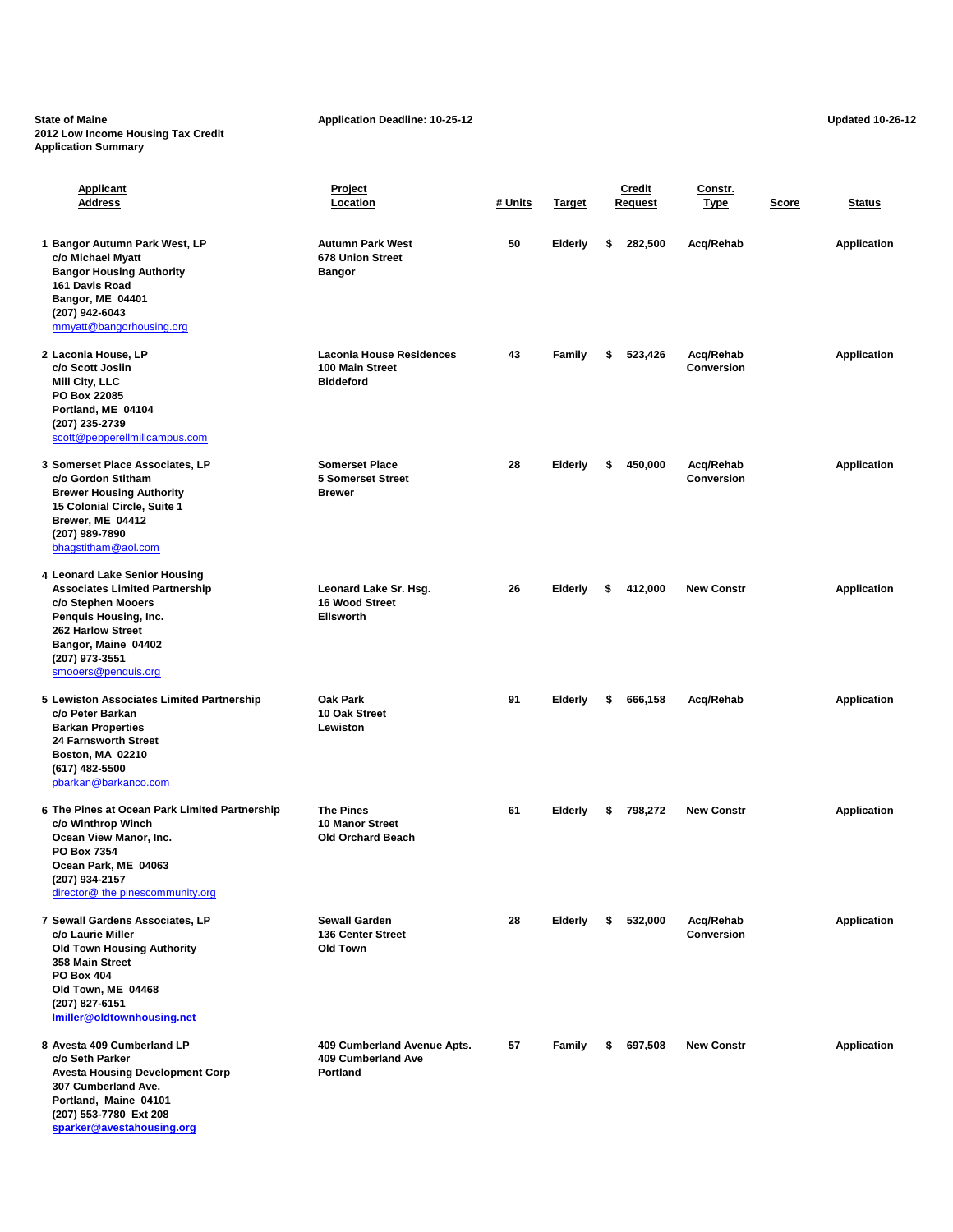**State of Maine Application Deadline: 10-25-12 Application Deadline: 10-25-12 Updated 10-26-12 2012 Low Income Housing Tax Credit Application Summary**

| Applicant<br><b>Address</b>                                                                                                                                                                           | Project<br>Location                                                                                      | # Units | <b>Target</b>  | <b>Credit</b><br>Request | Constr.<br><u>Type</u>         | Score | Status             |
|-------------------------------------------------------------------------------------------------------------------------------------------------------------------------------------------------------|----------------------------------------------------------------------------------------------------------|---------|----------------|--------------------------|--------------------------------|-------|--------------------|
| 9 Avesta Washington Avenue LP<br>c/o Greg Payne<br><b>Avesta Housing Development Corp</b><br>307 Cumberland Ave.<br>Portland, Maine 04101<br>(207) 553-7777<br>gpayne@avestahousing.org               | <b>Washington Avenue Efficiencies</b><br>134 Washington Ave<br><b>Portland</b>                           | 18      | Family         | \$<br>239,828            | <b>New Constr</b>              |       | <b>Application</b> |
| 10 The Ledges Affordable Housing, LP<br>c/o Debbie Nutter<br>The Caleb Foundation<br>491 Humphrey Street<br>Swampscott, MA 01907<br>(781) 595-4665<br>dnutter@thecalebfoundation.org                  | <b>The Ledges</b><br>Ledgewood Ter. & Ledgewood<br>North, Saco and Pine Brook<br>Ter., Old Orchard Beach | 132     | Family         | \$<br>773,328            | Acq/Rehab                      |       | <b>Application</b> |
| 11 Avesta Golden Park Maple LP<br>c/o Ethan Boxer-Macomber<br><b>Avesta Housing Development Corp</b><br>307 Cumberland Ave.<br>Portland, Maine 04101<br>(207) 553-7777<br>emacomber@avestahousing.org | <b>Golden and Park Village</b><br>and Maple Grove<br><b>South and Nott Streets</b><br>Saco/Biddeford     | 32      | Elderly        | \$<br>242,941            | Acq/Rehab                      |       | <b>Application</b> |
| 12 Fall's Development Associates, L P.<br>c/o David Bateman<br><b>Bateman Partners, LLC</b><br>P.O.Box 3572<br>Portland, Maine 04104<br>(207) 772-2992<br>david@batemanpartnersllc.com                | <b>Riverview Apts.</b><br>40 Water Street<br>Saco                                                        | 61      | Family         | \$<br>320,568            | Acq/Rehab                      |       | <b>Application</b> |
| 13 Building 108 Associates, L.P.<br>c/o David Bateman<br><b>Bateman Partners, LLC</b><br>P.O.Box 3572<br>Portland, Maine 04104<br>(207) 772-2992<br>david@batemanpartnersllc.com                      | <b>Boiler House Lofts</b><br>14 Gooch Street<br>Saco                                                     | 36      | Family         | \$<br>470,069            | Acq/Rehab<br><b>Conversion</b> |       | <b>Application</b> |
| 14 Brady Sullivan Sanford Properties<br>c/o Chris Starr<br><b>Star Development Partners, LLC</b><br><b>5 Brighton Street</b><br>Belmont, MA 02478<br>(617) 484-8686<br>cstarr@starrdev.com            | The Lofts @ No. 4<br><b>72 Emery Street</b><br><b>Sanford</b>                                            | 90      | Family         | \$<br>834,785            | Acq/Rehab<br><b>Conversion</b> |       | <b>Application</b> |
| 15 Avesta Young Street LP<br>c/o Matthew Peters<br><b>Avesta Housing Development Corp</b><br>307 Cumberland Ave.<br>Portland, Maine 04101<br>(207) 553-7777<br>mpeters@avestahousing.org              | Young Street Apts.<br>29 Young Street<br><b>South Berwick</b>                                            | 28      | Elderly        | 417.660                  | <b>New Constr</b>              |       | <b>Application</b> |
| 16 Osprey Circle LP<br>c/o Matt Teare<br><b>Developers Collaborative</b><br><b>17 Chestnut Street</b><br>Portland, ME 04101                                                                           | <b>Osprey Circle</b><br>1 Osprey Circle<br><b>South Portland</b>                                         | 48      | <b>Elderly</b> | \$<br>648,026            | <b>New Constr</b>              |       | <b>Application</b> |

**(207) 837-2418** [Mteare@highlandgreenmaine.com](mailto:Mteare@highlandgreenmaine.com)